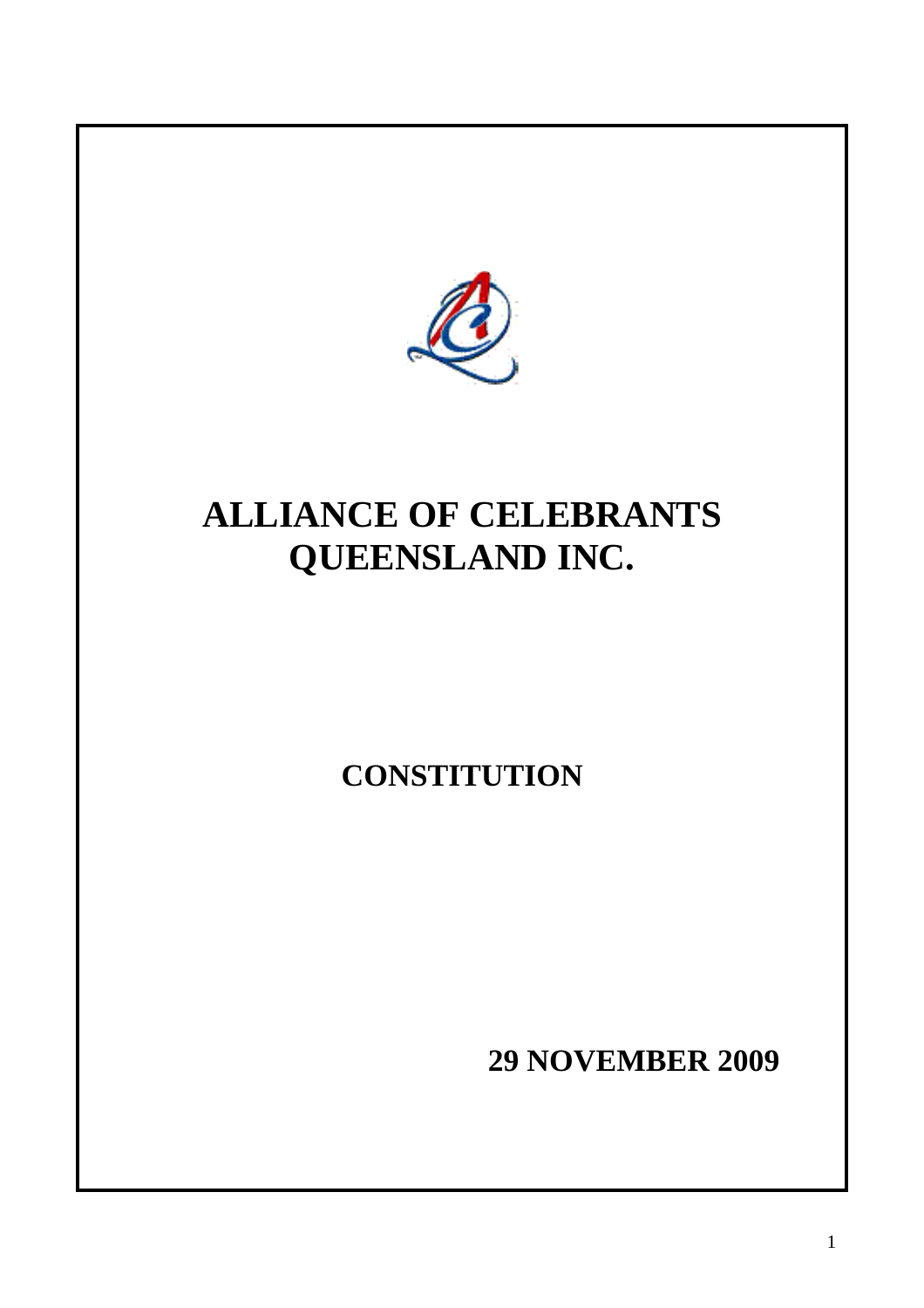## **ALLIANCE OF CELEBRANTS QUEENSLAND INC.**

## **RULES**

#### **1. Interpretation**

- (1) In these rules
	- **Act** means the *Associations Incorporation Act 1981*
	- **present** means –
	- (a) at a Management Committee meeting, see rule 24(6); or
	- (b) at a general meeting, see rule 37(2)
- (2) A word or expression that is not defined in these rules, but is defined in the Act has, if the context permits, the meaning given by the Act

#### 2. **Name**

The name of the Association is Alliance Of Celebrants Queensland Inc. **(the Association)** 

#### 3. **Objects**

The objects of the Association are to –

- (1) To promote mutual acquaintance and understanding among members for their professional improvement as well as for the benefit of the community.
- (2) To provide encouragement to all Celebrants to adhere to the Association's Code of Ethics so that professional standards and levels of dignity will be maintained.
- (3) To bring to the attention of the community information about the Association, its members and their role in the community.
- (4) To assist all Celebrants to provide the public with professional service with respect to marriage ceremonies and any other ceremonies that the Association believes are compatible with the responsibility and dignity of the role of Celebrants.
- (5) To consider all questions affecting the interests of Celebrants as well as initiating action to promote and protect those interests, including, if necessary, petitioning Parliament or sending deputations to procure changes of law or administration of law relating to Celebrants.
- (6) To acquire and disseminate information on subjects of interest to Celebrants by the publication and issue of newspapers, magazines or periodicals, lectures, discussions, books, correspondence with public bodies and individuals or otherwise.
- (7) To promote and encourage the distribution of legal and other literature affecting Celebrants generally.
- (8) To provide for the social fellowship of members of the Association and to liaise or otherwise combine, as considered necessary, with other celebrants or Associations elsewhere in Australia.
- (9) To do all such other things as are incidental or conducive to the attainment of the above objectives and to the advancement of the interests of Celebrants.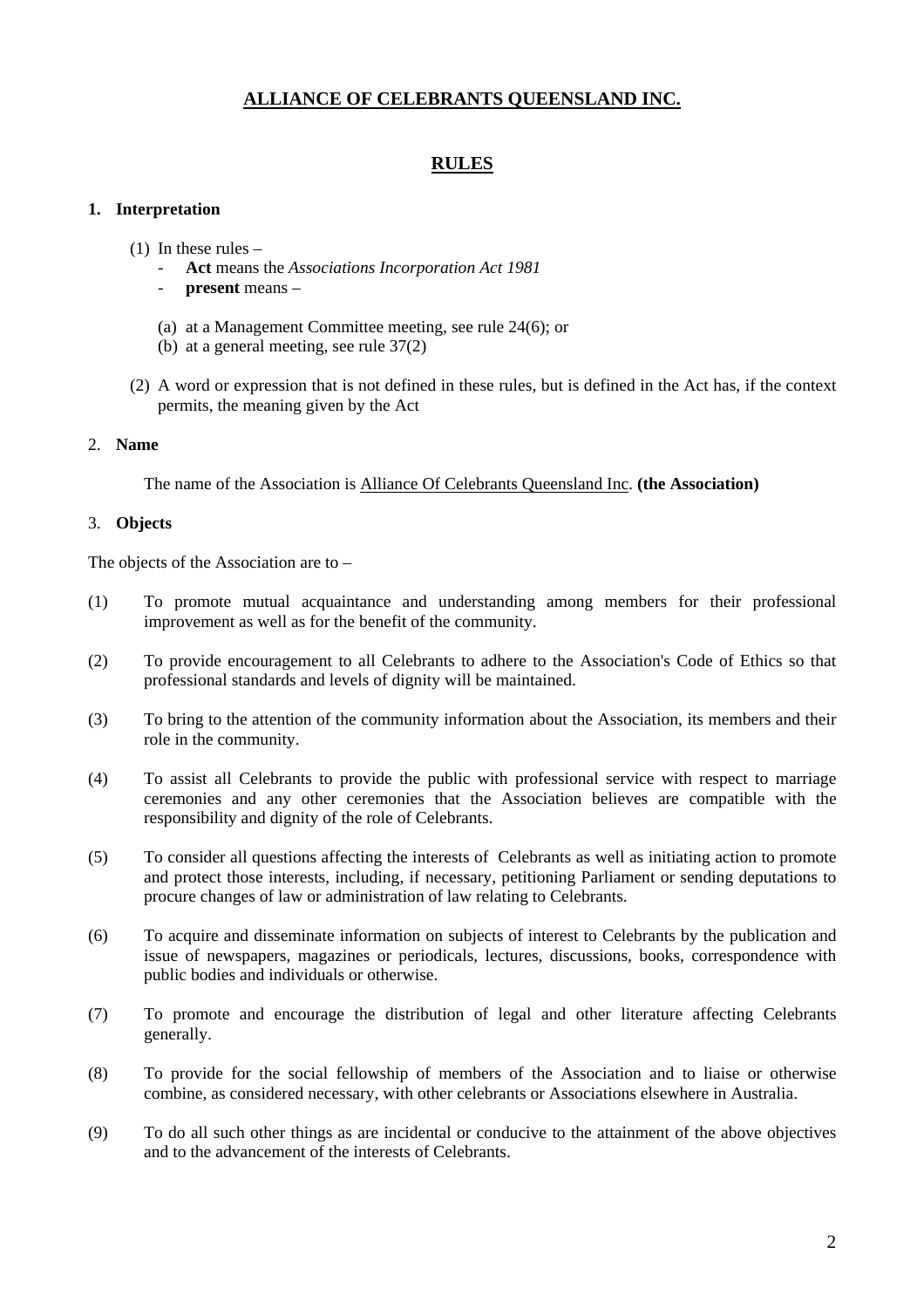## 4. **Powers**

- (1) The Association has the powers of an individual
- (2) The Association may, for example
	- (a) enter into contracts; and
	- (b) acquire, hold, deal with and dispose of property; and
	- (c) make charges for services and facilities it supplies to members; and
	- (d) charge members a joining and annual membership fee; and
	- (e) do other things necessary or convenient to be done in carrying out its affairs.,
	- (3) The Association may take over the funds and other assets and liabilities of the present unincorporated Association known as the Association Marriage Celebrants Queensland (the **unincorporated Association**)
	- (4) The Association may also issue secured and unsecured notes, debentures and debenture stock for the Association.

## 5. **Classes of members**

- (1) The membership of the Association consists of,
	- a. Ordinary Members, who are appointed pursuant to the *Marriage Act 1961* and *Marriage Regulations 1963* or such other Act appointing offices of like duties or who otherwise practise as professional Celebrants.
	- b. Associate Members who support the ordinary members and the Association and are accepted as Associate members of the Association from time to time,
- (2) The number of ordinary members is unlimited.
- (3) Ordinary Members are "Voting Members" and are eligible to vote at meetings of the Association.

## 6. **Automatic membership**

A person who, on the day the Association is incorporated, was a member of the unincorporated Association and who, on or before a day fixed by the Management Committee, agrees in writing to become a member of the incorporated Association, must be admitted by the Management Committee –

- (a) to the equivalent class of membership of the Association as the member held in the unincorporated Association; or
- (b) if there is no equivalent class of membership as an ordinary member.

## 7. **New membership**

(1) An application for membership of the Association must be received by the Secretary and considered by the Management Committee as required by Rule 10.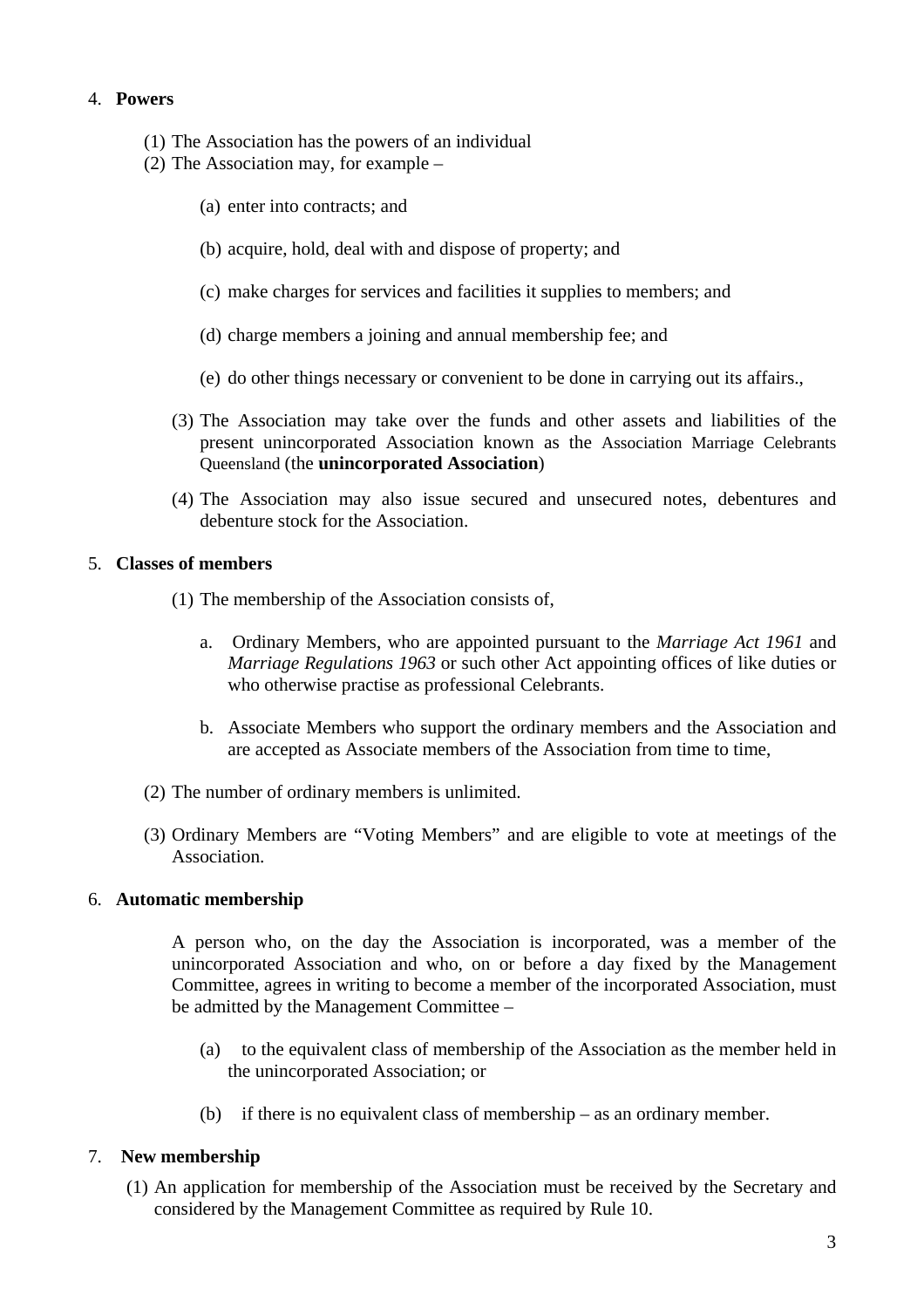- (2) An application for membership must be:-
	- (a) in writing; and
	- (b) signed by the applicant; and
	- (c) in the form decided by the Management Committee.

## 8. **Joining Fee**

The joining fee for membership –

- (a) is the amount decided by the members from time to time at a general meeting; and
- (b) is payable when, and in the way, the Management Committee decides.

## 9. **Membership Fees**

(1) The membership fee for each ordinary membership and for each other class of membership

(a) is the amount decided by the members from time to time at a general meeting; and

- (b) is payable when, and in the way, the Management Committee decides.
- (2) A member of the incorporated Association who, before becoming a member, has paid the members annual subscription for membership of the unincorporated Association on or before a day fixed by the Management Committee, is not liable to pay a further amount of annual subscription for the period before the day fixed by the Management Committee as the day on which the next annual subscription is payable.

## 10. **Admission and rejection of members**

- (1) The Management Committee must consider all applications for membership at the next meeting of the Committee held after it receives-
	- (a) the application; and
	- (b) the appropriate joining fee for the application; and
	- (c) the appropriate membership fee for the application.
- (2) The Management Committee must decide at the meeting whether to accept or reject the application.
- (3) If a majority of the Management Committee members present at the meeting vote to accept the application as a member, the applicant must be accepted as a member.
- (4) The Secretary of the Association must, as soon as practicable after the Management Committee decides to accept or reject the application, give the applicant written notice of the decision.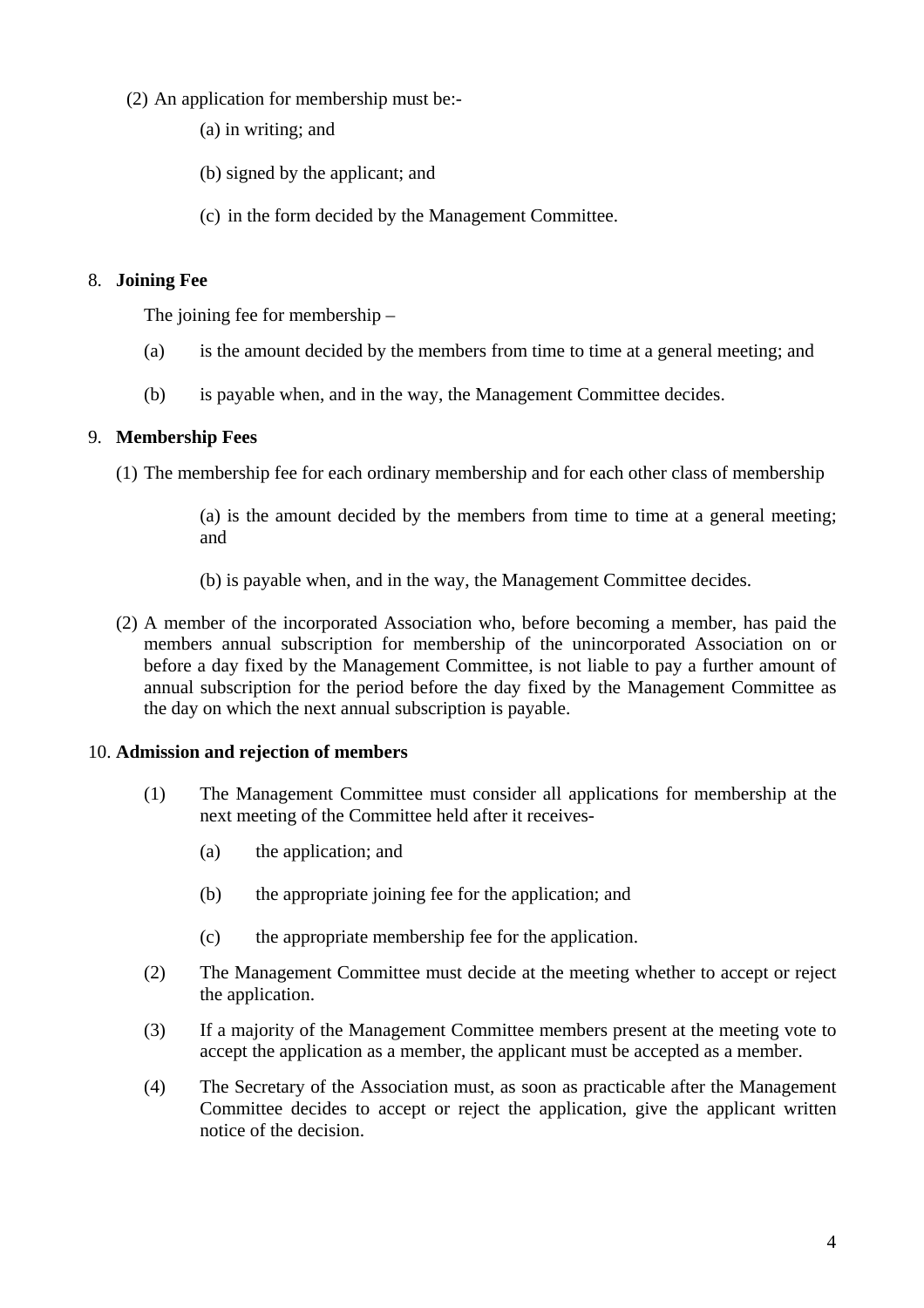#### 11. **When membership ends**

- (1) A member may resign from the Association by giving at least one month written notice of resignation to the Secretary.
- (2) The resignation takes effect at—
	- (a) the time the notice is received by the Secretary; or
	- (b) if a later time is stated in the notice—the later time.
- (3) The Management Committee may terminate a member's membership if the member
	- (a) is convicted of an indictable offence; or
	- (b) does not comply with the provisions of these rules; or
	- (c) has membership fees in arrears for at least 2 months; or
	- (d) conducts himself or herself in a way considered to be injurious or prejudicial to the character or interests of the Association.
- (4) Before the Management Committee terminates a member's membership, the Committee must give the member a full and fair opportunity to show why the membership should not be terminated.
- (5) If, after considering all representations made by the member, the Management Committee decides to terminate the membership, the Secretary of the Committee must give the member a written notice of the decision.

#### 12. **Appeal against rejection or termination of membership**

- (1) A person whose application for membership has been rejected, or whose membership has been terminated, may give the Secretary written notice of the person's intention to appeal against the decision.
- (2) A notice of intention to appeal must be given to the Secretary within 1 month after the person receives written notice of the decision.
- (3) If the Secretary receives a notice of intention to appeal, the Secretary must, within 1 month after the day of receipt, call a general meeting to decide the appeal.

## 13. **General meeting to decide appeal**

- (1) The general meeting to decide the appeal must be held within 3 months after the Secretary receives the notice of the intention to appeal.
- (2) At the meeting, the applicant must be given a full and fair opportunity to show why the application should not be rejected or the membership terminated.
- (3) Also, the Management Committee and the Committee members who rejected the application or terminated the membership must be given an opportunity to show why the application should be rejected or the membership should be terminated.
- (4) An appeal must be decided by a vote of the members present at the meeting.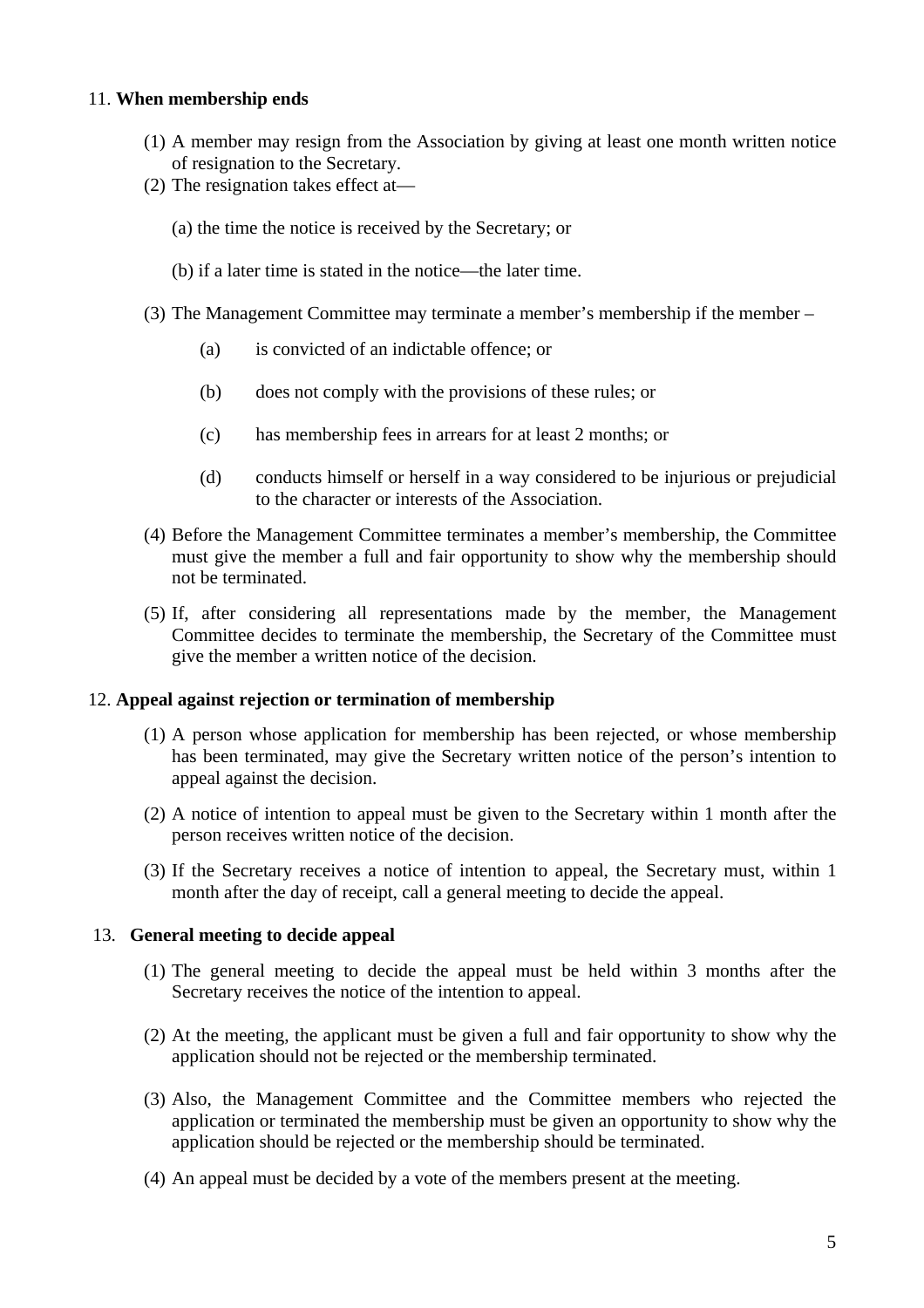(5) If a person whose application has been rejected does not appeal against the decision within 1 month after receiving written notice of the decision, or the person appeals but the appeal is unsuccessful, the Secretary must, as soon as practicable, refund the membership fee paid by the person.

## 14. **Register of members**

- (1) The Management Committee must keep a register of members of the Association
- (2) The register of members must include the following particulars for each member
	- (a) the full name of the member
	- (b) the postal or residential address of the member
	- (c) the date of admission as a member
	- (d) the date of death or resignation of a member
	- (e) details about the termination or reinstatement of membership
	- (f) any other particulars the Management Committee or the members at a general meeting decide.
- (3) The register must be open for inspection by a financial member at all reasonable times.
- (4) A member must contact the Secretary to arrange an inspection of the register.
- (5) However, the Management Committee may, on the Application of a member of the Association, withhold information about the member (other than the member's full name) from the register available for inspection if the Management Committee has reasonable grounds for believing the disclosure of the information would put the member at risk of harm.

#### 15. **Prohibition on use of information on register of members**

- (1) A member of the Association must not
	- (a) use information obtained from the register of members of the Association to contact, or send material to, another member of the Association for the purpose of advertising for political, religious, charitable or commercial purposes; or
	- (b) disclose information obtained from the register to someone else, knowing that information is likely to be used to contact, or send material to, another member of the Association for the purpose of advertising for political, religious, charitable or commercial purposes.
- (2) Subrule (1) does not apply if the use or disclosure of the information is approved by the Management Committee.

## 16. **Appointment or election of Secretary**

- (1) The Secretary must be an individual residing in Queensland, or in another State but not more than 65km from the Queensland border, who is –
	- (a) a member of the Association elected by the Association as Secretary; or
	- (b) any of the following persons appointed by the Management Committee as Secretary –
		- (i) a member of the Association's Management Committee;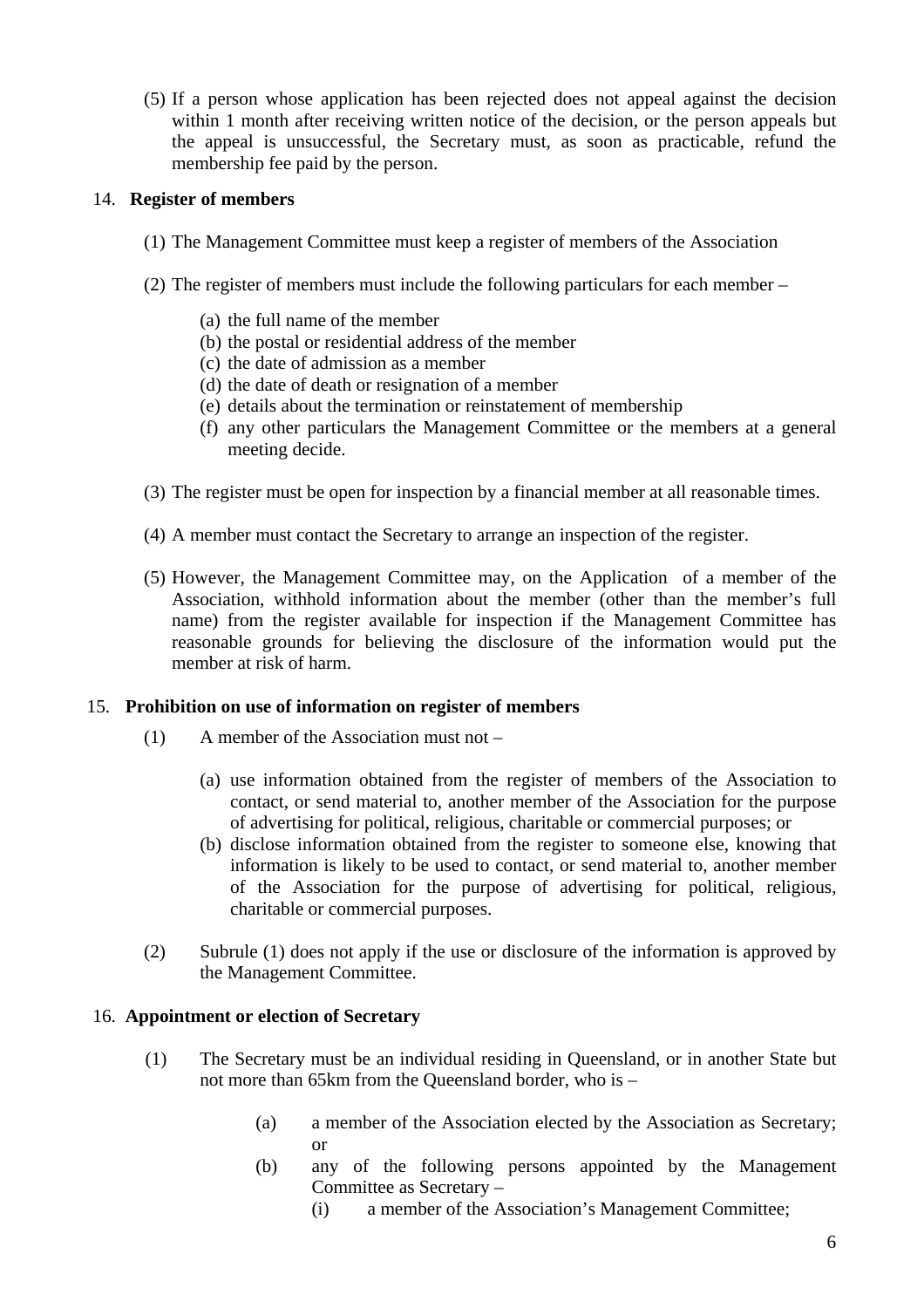- (ii) another member of the Association;
- (iii) another person.
- (2) If the Association has not elected an interim officer as Secretary for the Association before its incorporation, the members of the Management Committee must ensure a Secretary is appointed or elected for the Association within 1 month after incorporation.
- (3) If a vacancy happens in the office of Secretary, the members of the Management Committee must ensure a Secretary is appointed or elected within 1 month after a vacancy happens.
- (4) If the Management Committee appoints a person mentioned in subrule 1 (b) (ii) as Secretary, other than to fill a casual vacancy on the Management Committee, the person becomes a member of the Management Committee.
- (5) However, if the Management Committee appoints a person mentioned in subrule I (b) (ii) as Secretary to fill a casual vacancy on the Management Committee, the person becomes a member of the Management Committee.
- (6) If the Management Committee appoints a person mentioned in subrule 1 (b) (iii) as Secretary, the person does not become a member of the Management Committee.
- (7) In this rule **casual vacancy**, on a Management Committee, means a vacancy that happens when an elected member of the Management Committee resigns, dies or otherwise stops holding office.

## 17. **Removal of Secretary**

- (1) The Management Committee of the Association may at any time remove a person appointed by the Committee as Secretary.
- (2) If the Management Committee removes a Secretary who is a person mentioned in 16. (1). (b) (i), the person remains a member of the Management Committee.
- (3) If the Management Committee removes a Secretary who is a person mentioned in rule 16. (1). (b) (ii) and who has been appointed to a casual vacancy on the Management Committee under rule 16. (5)., the person does not remain a member of the Management Committee

## 18. **Functions of Secretary**

The Secretary's functions include, but are not limited to –

calling meetings of the Association, including preparing notices of a meeting and of the business to be conducted at the meeting in consultation with the President of the Association; and

- (ii) keeping minutes of each meeting; and
- (iii)keeping copies of all correspondence and other documents relating to the Association; and

(iv)maintaining the register of members of the Association.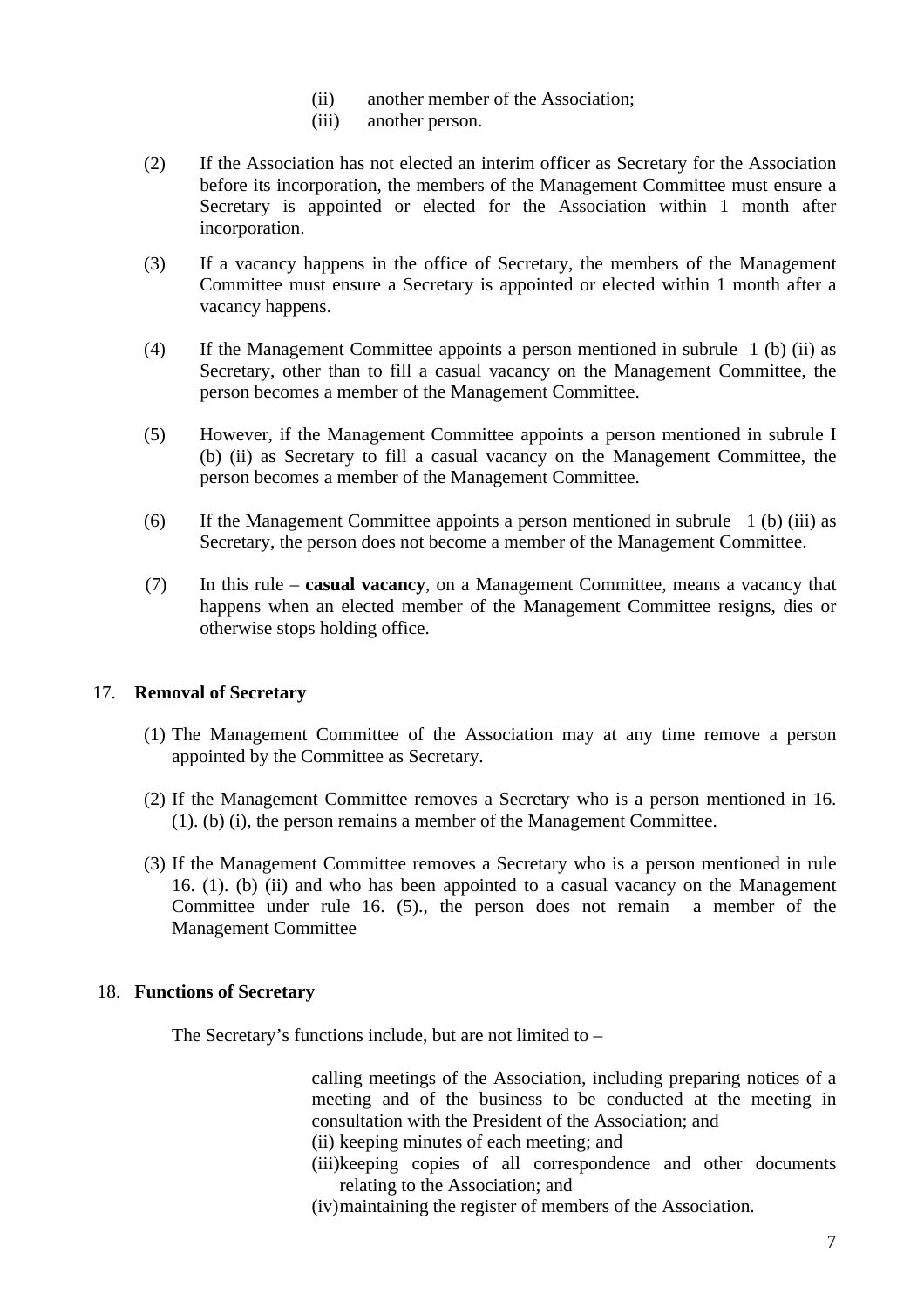#### 19. **Membership of the Management Committee**

- (1) The Management Committee of the Association consists of a President, Vice President, Secretary, Treasurer and not more than five (5) other members of the Association being members elected or appointed at an annual general meeting.
- (2) A member of the Management Committee, other than the Secretary appointed by the Management Committee under rule 16 (1). (b) (iii), must be a member of the Association.
- (3) At each annual general meeting of the Association, the members of the Management Committee must retire from office, but are eligible save as provided by Rule 19(4), on nomination, for re-election.
- (4) No member of the Management Committee shall serve more than three consecutive terms in the office from which he or she last retires unless there are no nominees for that vacated office. However if there are no nominees for that vacated office then the retiring member may serve a further term upon being elected by a secret ballot in writing by at least 75% of votes cast at the meeting.
- (5) Rule 19(4) does not apply to the office of Secretary.
- (6) A member of the Association may be appointed to a casual vacancy on the Management Committee under rule 22.

#### 20. **Electing the Management Committee**

- (1). Save as provided by Rule 18, A member of the Management Committee may only be elected as follows –
	- (a) any 2 members of the Association may nominate another member (the **"candidate"**) to serve as a member of the Management Committee.
	- (b) The nomination must be
		- (i) in writing; and
		- (ii) signed by the candidate and the members who nominated him or her; and
		- (iii)given to the Secretary at least 14 days before the annual general meeting at which the election is to be held.
	- (c) each member of the Association present and eligible to vote at the annual general meeting may vote for 1 candidate for each vacant position on the Management Committee;
	- (d) If, at the start of the meeting, there are not enough candidates nominated, nominations may be taken from the floor of the meeting.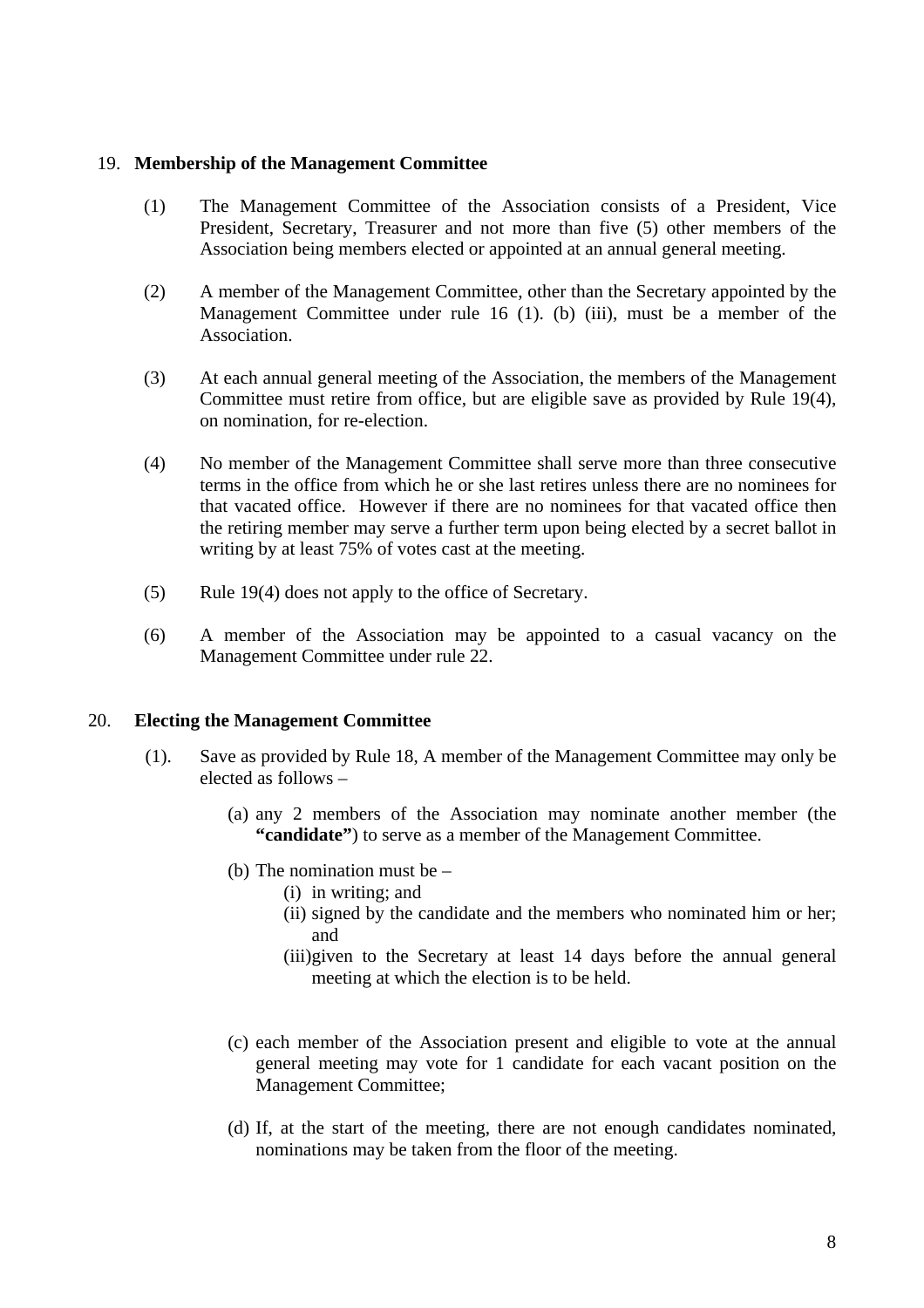- (2) A person may be a candidate only if the person  $-$ 
	- (a) is an adult; and
	- (b) is not ineligible to be elected as a member under section 61A of the Act.
- (3) A list of the candidates' names in alphabetical order, with the names of the members who nominated each candidate, must be posted in a conspicuous place in the office or usual place of meeting of the Association for at least or advised to members either by post, electronic mail or on line for at least 7 days immediately preceding the annual general meeting.
- (4) If required by the Management Committee, balloting lists must be prepared containing the names of the candidates in random order.
- (5) The Management Committee must ensure that, before a candidate is elected as a member of the Management Committee, the candidate is advised –
	- (a) whether or not the Association has public liability insurance; and
	- (b) if the Association has public liability insurance the amount of the insurance.
- (6) A member of the Management Committee must not be involved in the governance of another Celebrant Association.

#### 21. **Resignation, removal or vacation of office of Management Committee member**

- (1) A Management Committee member may resign from the Committee by giving notice of resignation to the Secretary.
- (2) The resignation takes effect at–
	- a. the time the notice is received by the Secretary; or
	- b. if a later time is stated in the notice the later time.
- (3) A member may be removed from office at a general meeting of the Association if a majority of the members present at the meeting vote in favour of removing the member.
- (4) Before a vote of members is taken about removing the member from office, the member must be given a full and fair opportunity to show cause why he or she should not be removed from office.
- (5) A member has no right of appeal against the member's removal from office under this section.
- (6) A member immediately vacates the office of member in the circumstances mentioned in section 64(2) of the Act.

#### **22. Vacancies on Management Committee**

(1) If a casual vacancy happens on the Management Committee, the continuing members of the Committee may appoint another member of the Association to fill the vacancy until the next general meeting.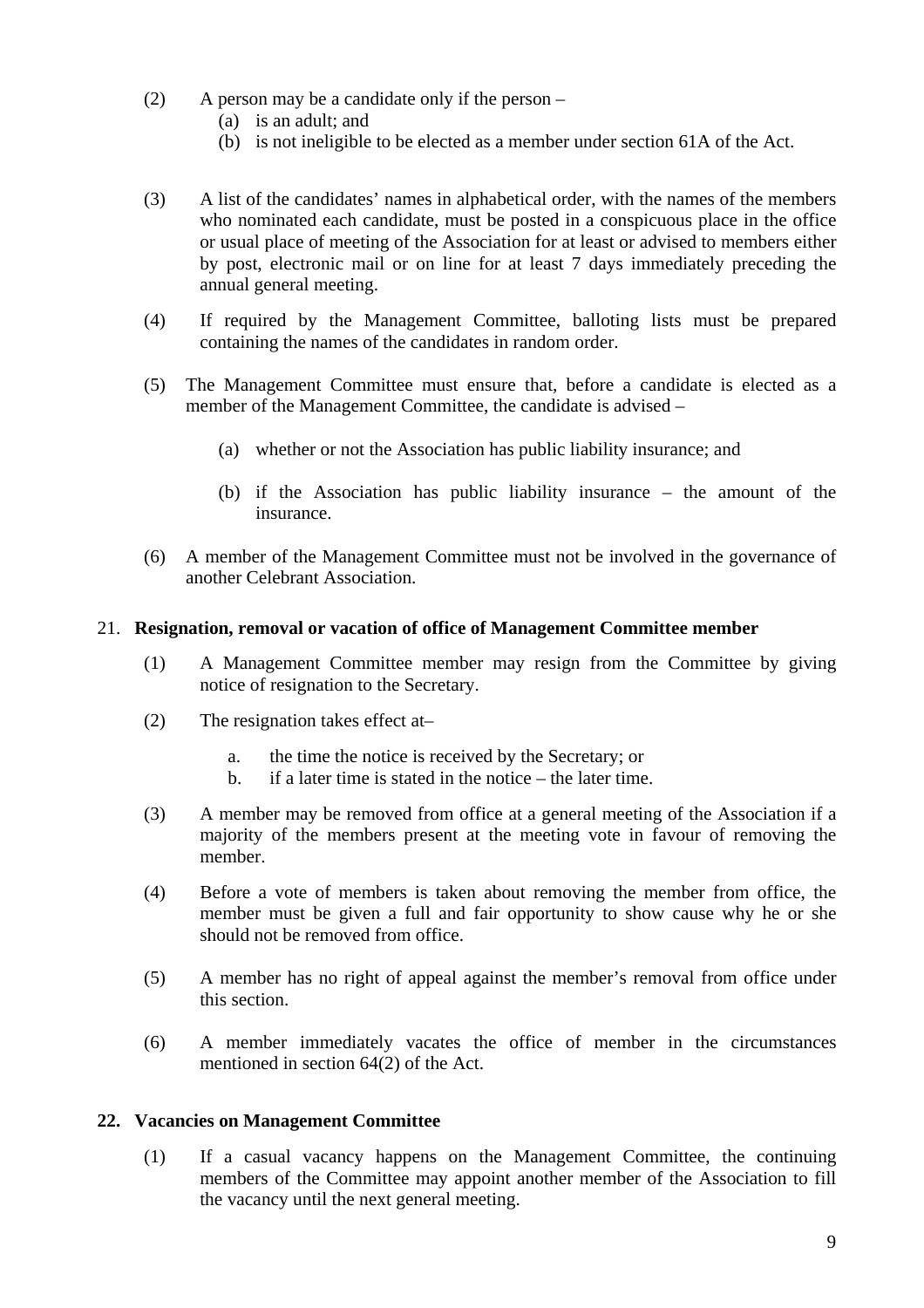- (2) The continuing members of the Management Committee may act despite a casual vacancy on the Management Committee.
- (3) However, if the number of Committee members is less than the number fixed under these rules as a quorum of the Management Committee, the continuing members may act only to –
	- a. increase the number of Management Committee members to the number required for a quorum; or
	- b. call a general meeting of the Association.

## **23. Functions of the Management Committee**

(1) Subject to these rules or a resolution of the members of the Association carried at a general meeting, the Management Committee has the general control and management of the administration of the affairs, property and funds of the Association.

(2) The Management Committee has authority to interpret the meaning of these rules and any matter relating to the Association on which the rules are silent, but any interpretation must have regard to the Act, including any regulation made under the Act.

*Note*—

The Act prevails if the Associations rules are inconsistent with the Act—see section 1B of the Act.

(3) The Management Committee may exercise the powers of the Association—

(a) to borrow, raise or secure the payment of amounts in a way the members of the Association decide; and

(b) to secure the amounts mentioned in paragraph (a) or the payment or performance of any debt, liability, contract, guarantee or other engagement incurred or to be entered into by the Association in any way, including by the issue of debentures (perpetual or otherwise) charged upon the whole or part of the Associations property, both present and future; and

(c) to purchase, redeem or pay off any securities issued; and

(d) to borrow amounts from members and pay interest on the amounts borrowed; and

(e) to mortgage or charge the whole or part of its property; and

(f) to issue debentures and other securities, whether outright or as security for any debt, liability or obligation of the Association; and

(g) to provide and pay off any securities issued; and

(h) to invest in a way the members of the Association may from time to time decide.

(4) For subrule (3)(d), the rate of interest must not be more than the current rate being charged for overdrawn accounts on money lent (regardless of the term of the loan) by—

(a) the financial institution for the Association; or

(b) if there is more than 1 financial institution for the Association—the financial institution nominated by the Management Committee.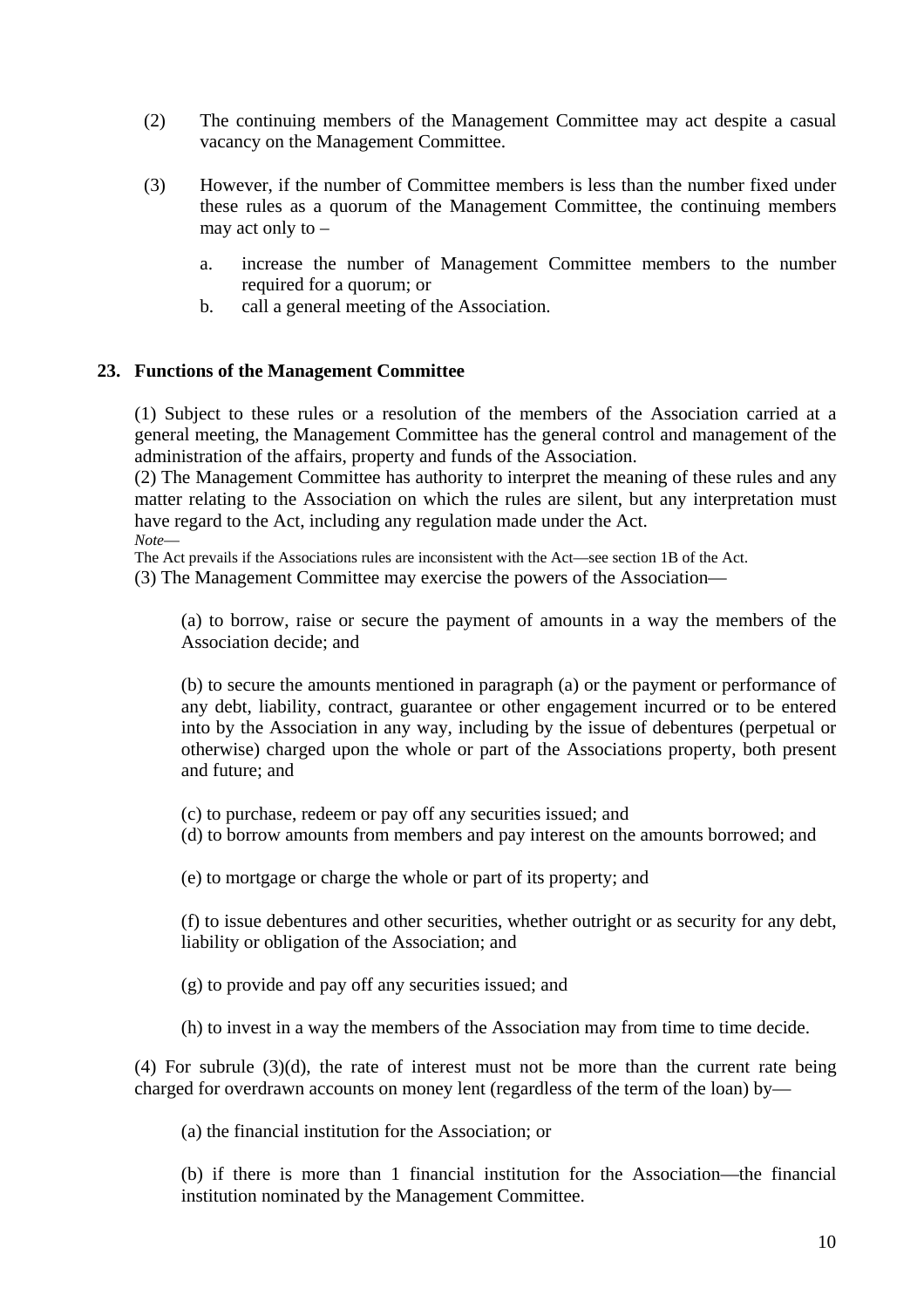#### **24. Meetings of the Management Committee**

(1) Subject to this rule, the Management Committee may meet and conduct its proceedings as it considers appropriate.

(2) The Management Committee must meet at least once every 4 months to exercise its functions.

(3) The Management Committee must decide how a meeting is to be called.

(4) Notice of a meeting is to be given in the way decided by the Management Committee.

(5) The Management Committee may hold meetings, or permit a Committee member to take part in its meetings, by using any technology that reasonably allows the member to take part in discussions as they happen.

(6) A Committee member who participates in the meeting as mentioned in subrule (5) is taken to be present at the meeting.

(7) A question arising at a Committee meeting is to be decided by a majority vote of members of the Committee present at the meeting and, if the votes are equal, the question is decided in the negative, the chair does not have a casting vote.

(8) A member of the Management Committee must not vote on a question about a contract or proposed contract with the Association if the member has an interest in the contract or proposed contract and, if the member does vote, the members vote must not be counted.

(9) The President is to preside as chairperson at a Management Committee meeting.

(10) If there is no President or if the President is not present within 10 minutes after the time fixed for a Management Committee meeting, the members may choose 1 of their number to preside as chairperson at the meeting.

## **25 Quorum for, and adjournment of, Management Committee meeting**

(1) At a Management Committee meeting, more than 50% of the members elected to the Committee as at the close of the last general meeting of the members form a quorum.

(2) If there is no quorum within 30 minutes after the time fixed for a Management Committee meeting called on the request of members of the Committee, the meeting lapses.

(3) If there is no quorum within 30 minutes after the time fixed for a Management Committee meeting called other than on the request of the members of the Committee—

(a) the meeting is to be adjourned for at least 1 day; and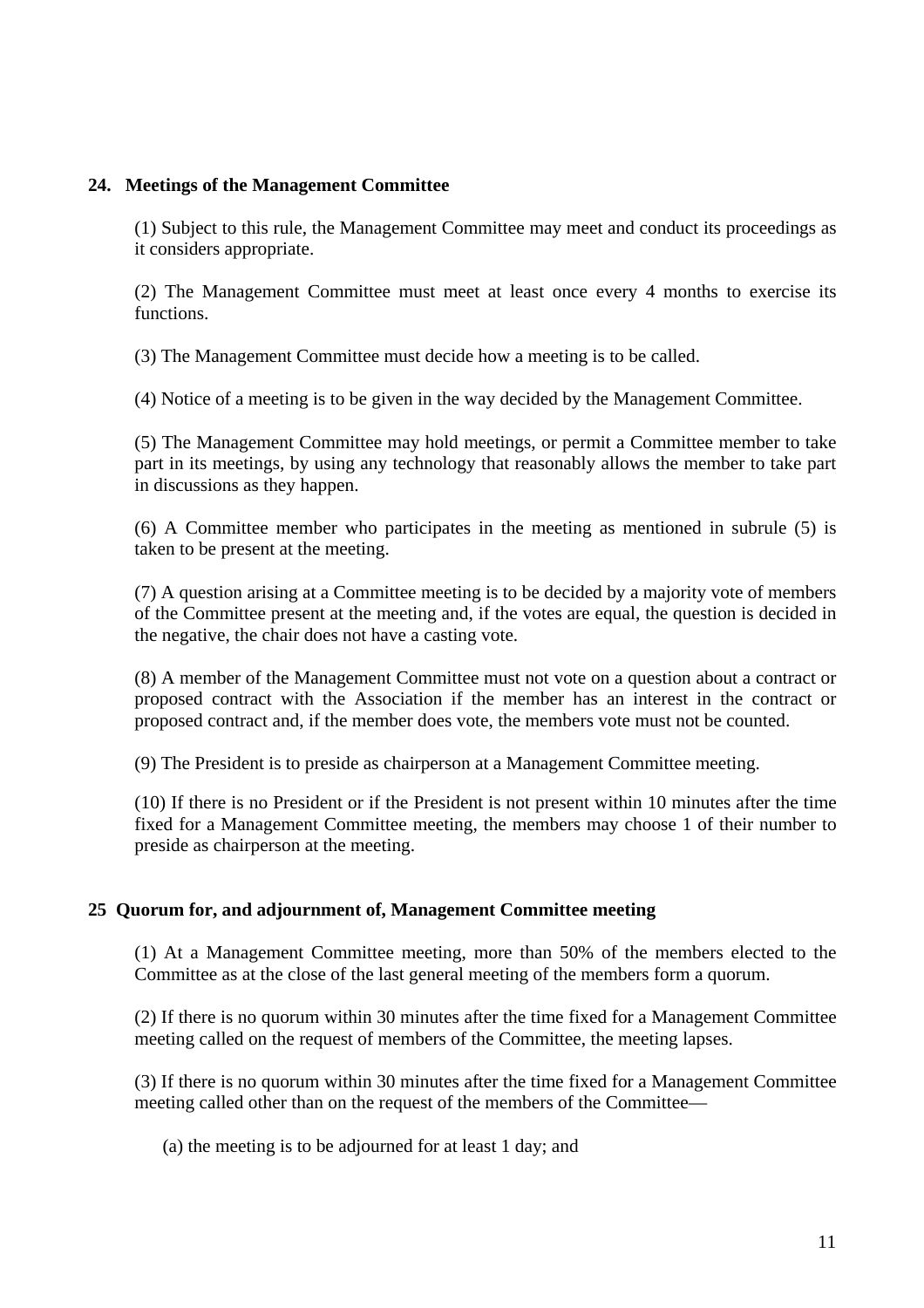(b) the members of the Management Committee who are present are to decide the day, time and place of the adjourned meeting.

(4) If, at an adjourned meeting mentioned in subrule (3), there is no quorum within 30 minutes after the time fixed for the meeting, the meeting lapses.

## **26 Special meeting of Management Committee**

(1) If the Secretary receives a written request signed by at least 33% of the members of the Management Committee, the Secretary must call a special meeting of the Committee by giving each member of the Committee notice of the meeting within 14 days after the Secretary receives the request.

(2) If the Secretary is unable or unwilling to call the special meeting, the President must call the meeting.

- (3) A request for a special meeting must state—
	- (a) why the special meeting is called; and
	- (b) the business to be conducted at the meeting.
- (4) A notice of a special meeting must state—
	- (a) the day, time and place of the meeting; and
	- (b) the business to be conducted at the meeting.

(5) A special meeting of the Management Committee must be held within 14 days after notice of the meeting is given to the members of the Management Committee.

#### **27 Minutes of Management Committee meetings**

(1) The Secretary must ensure full and accurate minutes of all questions, matters, resolutions and other proceedings of each Management Committee meeting are entered in a minute book.

(2) To ensure the accuracy of the minutes, the minutes of each Management Committee meeting must be signed by the chairperson of the meeting, or the chairperson of the next Management Committee meeting, verifying their accuracy.

#### **28 Appointment of Sub Committees**

(1) The Management Committee may appoint a Sub Committee consisting of members of the Association considered appropriate by the Committee to help with the conduct of the Associations operations.

(2) A member of the Sub Committee who is not a member of the Management Committee is not entitled to vote at a Management Committee meeting.

(3) A Sub Committee may elect a chairperson of its meetings.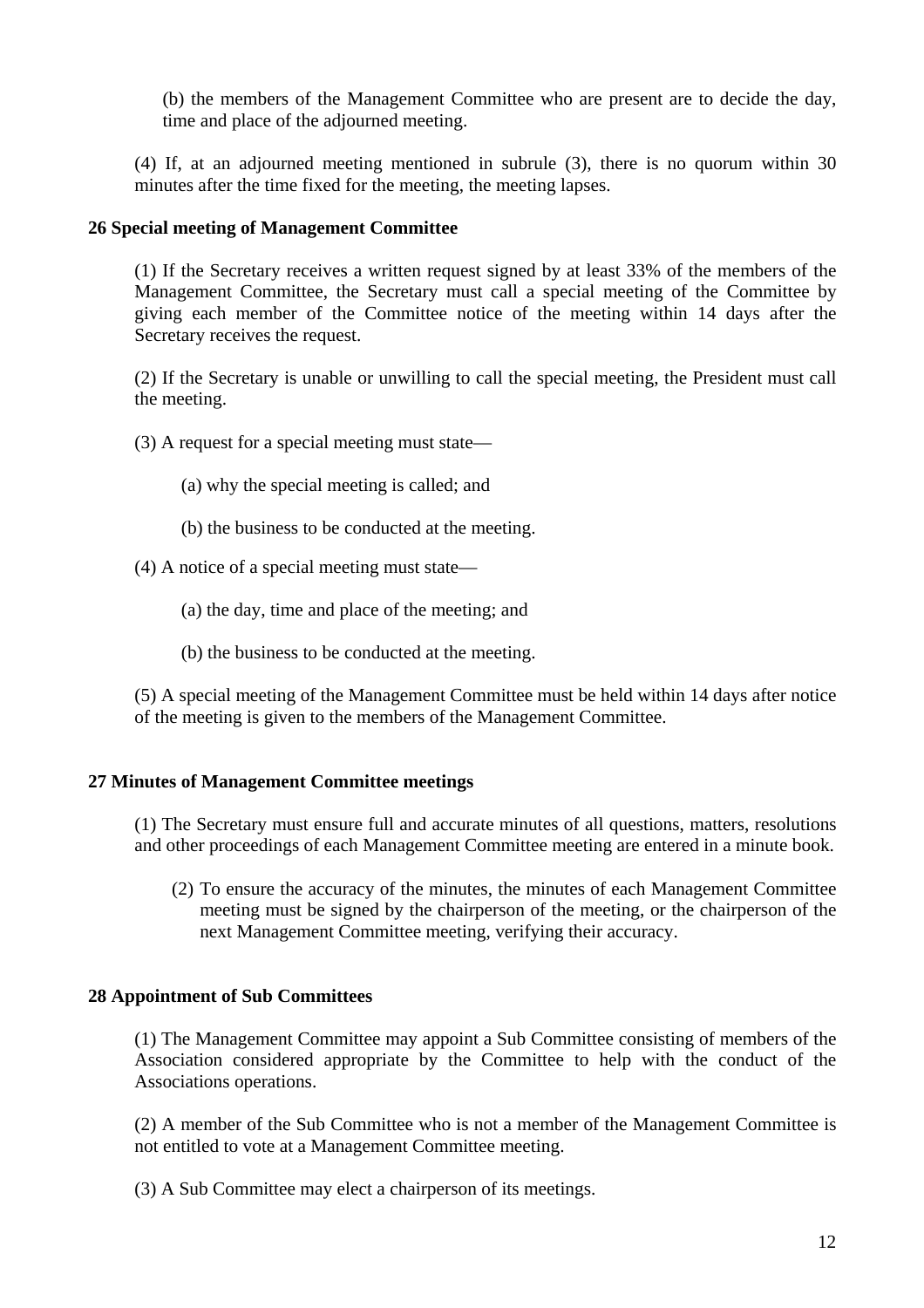(4) If a chairperson is not elected, or if the chairperson is not present within 10 minutes after the time fixed for a meeting, the members present may choose 1 of their number to be chairperson of the meeting.

(5) A Sub Committee may meet and adjourn as it considers appropriate.

(6) A question arising at a Sub Committee meeting is to be decided by a majority vote of the members present at the meeting and, if the votes are equal, the question is decided in the negative, the chair does not have a casting vote.

## **29 Acts not affected by defects or disqualifications**

(1) An act performed by the Management Committee, a Sub Committee or a person acting as a member of the Management Committee is taken to have been validly performed.

(2) Subrule (1) applies even if the act was performed when—

(a) there was a defect in the appointment of a member of the Management Committee, Sub Committee or person acting as a member of the Management Committee; or

(b) a Management Committee member, Sub Committee member or person acting as a member of the Management Committee was disqualified from being a member.

## **30 Resolutions of Management Committee without meeting**

(1) A written resolution signed by each member of the Management Committee is as valid and effectual as if it had been passed at a Committee meeting that was properly called and held.

(2) A resolution mentioned in subrule (1) may consist of several documents in like form, each signed by 1 or more members of the Committee.

## **31 Annual general meetings**

Each annual general meeting must be held—

- (a) at least once each year; and
- (b) within 6 months after the end date of the Association's reportable financial year.

## **32 Business to be conducted at annual general meeting of level 1 incorporated Associations and particular level 2 and 3 incorporated Associations**

- (1) This rule applies only if the Association is—
	- (a) a level 1 incorporated Association; or
	- (b) a level 2 incorporated Association to which section 59 of the Act applies; or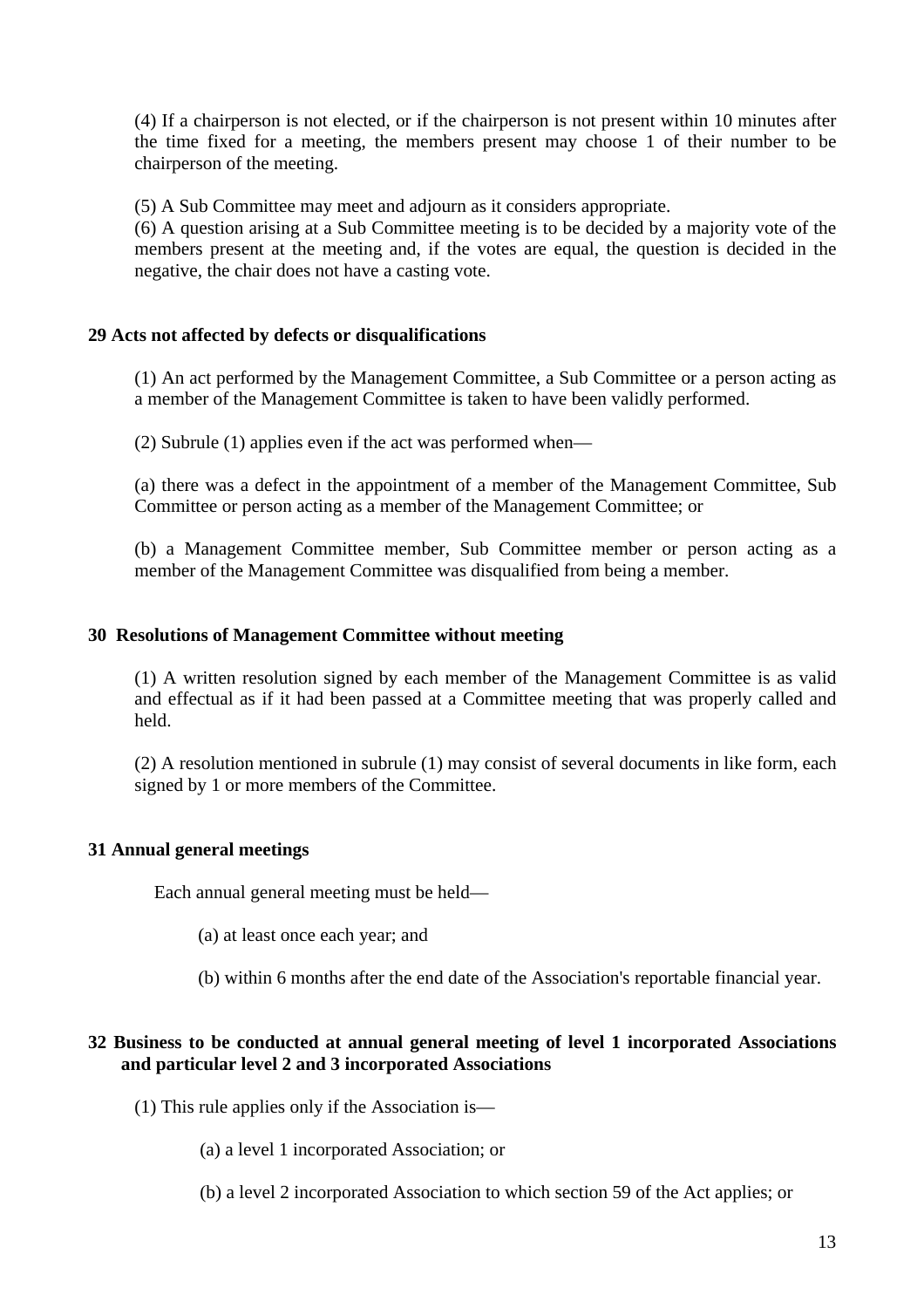(c) a level 3 incorporated Association to which section 59 of the Act applies.

(2) The following business must be conducted at each annual general meeting of the Association—

(a) receiving the Association's financial statement, and audit report, for the last reportable financial year;

(b) presenting the financial statement and audit report to the meeting for adoption;

(c) electing members of the Management Committee;

(d) for a level 1 incorporated Association—appointing an auditor or an accountant for the present financial year;

(e) for a level 2 incorporated Association, or a level 3 incorporated Association, to which section 59 of the Act applies—appointing an auditor, an accountant or an approved person for the present financial year.

## **33 Business to be conducted at annual general meeting of other level 2 incorporated Associations**

(1) This rule applies only if the Association is a level 2 incorporated Association to which section 59A of the Act applies.

(2) The following business must be conducted at each annual general meeting of the Association—

(a) receiving the Association's financial statement, and signed statement, for the last reportable financial year;

(b) presenting the financial statement and signed statement to the meeting for adoption;

(c) electing members of the Management Committee;

(d) appointing an auditor, an accountant or an approved person for the present financial year.

## **34 Business to be conducted at annual general meeting of other level 3 incorporated Associations**

(1) This rule applies only if the Association is a level 3 incorporated Association to which section 59B of the Act applies.

(2) The following business must be conducted at each annual general meeting of the Association—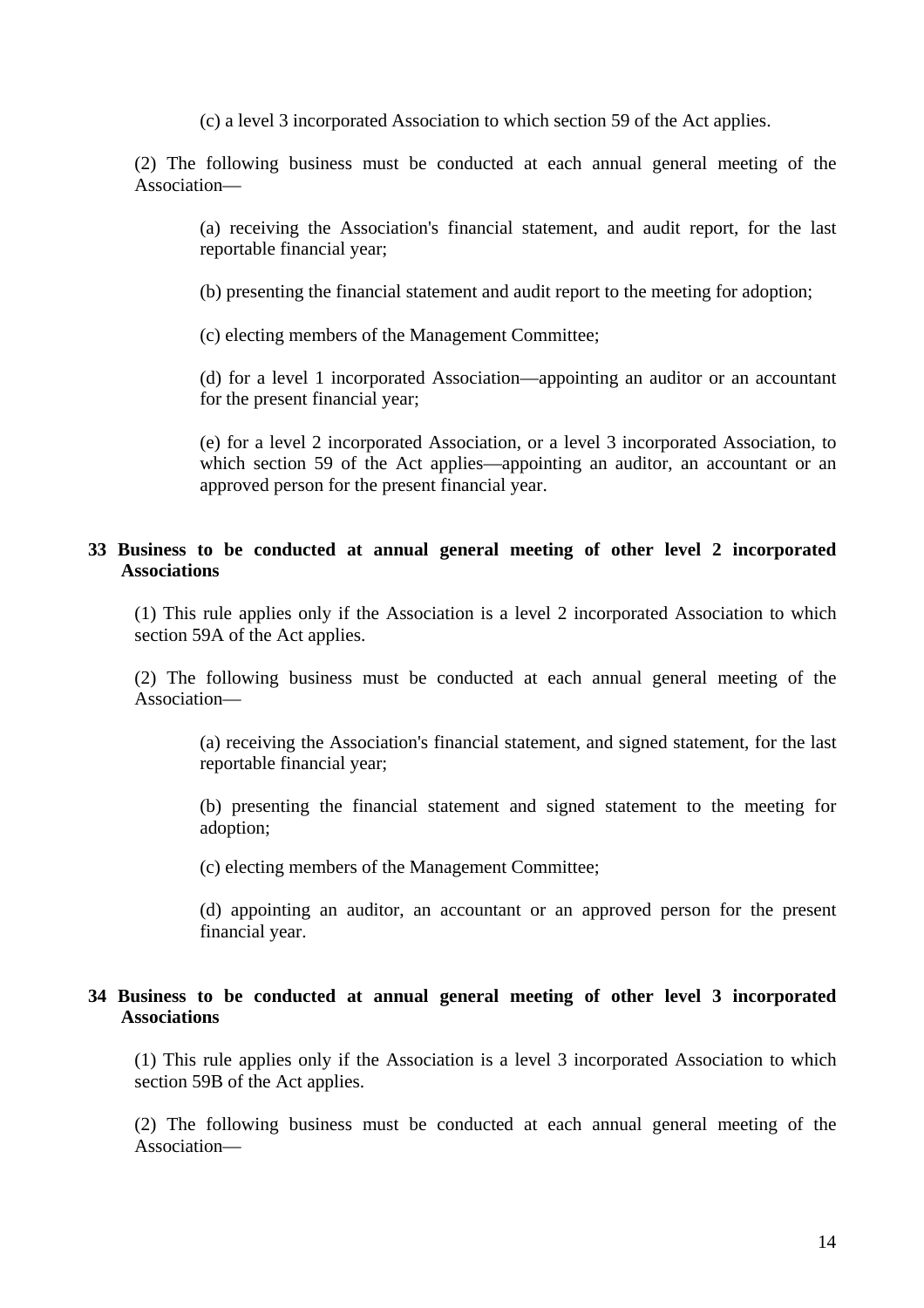(a) receiving the Association's financial statement, and signed statement, for the last reportable financial year;

(b) presenting the financial statement and signed statement to the meeting for adoption;

(c) electing members of the Management Committee.

## **35 Notice of general meeting**

(1) The Secretary may call a general meeting of the Association.

(2) The Secretary must give at least 14 days notice of the meeting to each member of the Association.

(3) If the Secretary is unable or unwilling to call the meeting, the President must call the meeting.

(4) The Management Committee may decide the way in which the notice must be given.

(5) However, notice of the following meetings must be given in writing—

(a) a meeting called to hear and decide the appeal of a person against the Management Committee's decision—

(i) to reject the person's application for membership of the Association; or (ii) to terminate the person's membership of the Association;

(b) a meeting called to hear and decide a proposed special resolution of the Association.

(6) A notice of a general meeting must state the business to be conducted at the meeting.

## **36 Quorum for, and adjournment of, general meeting**

(1) The quorum for a general meeting is at least the number of members elected or appointed to the Management Committee at the close of the Association's last general meeting plus 1.

(2) However, if all members of the Association are members of the Management Committee, the quorum is the total number of members less 1.

(3) No business may be conducted at a general meeting unless there is a quorum of members when the meeting proceeds to business.

(4) If there is no quorum within 30 minutes after the time fixed for a general meeting called on the request of members of the Management Committee or the Association, the meeting lapses.

(5) If there is no quorum within 30 minutes after the time fixed for a general meeting called other than on the request of members of the Management Committee or the Association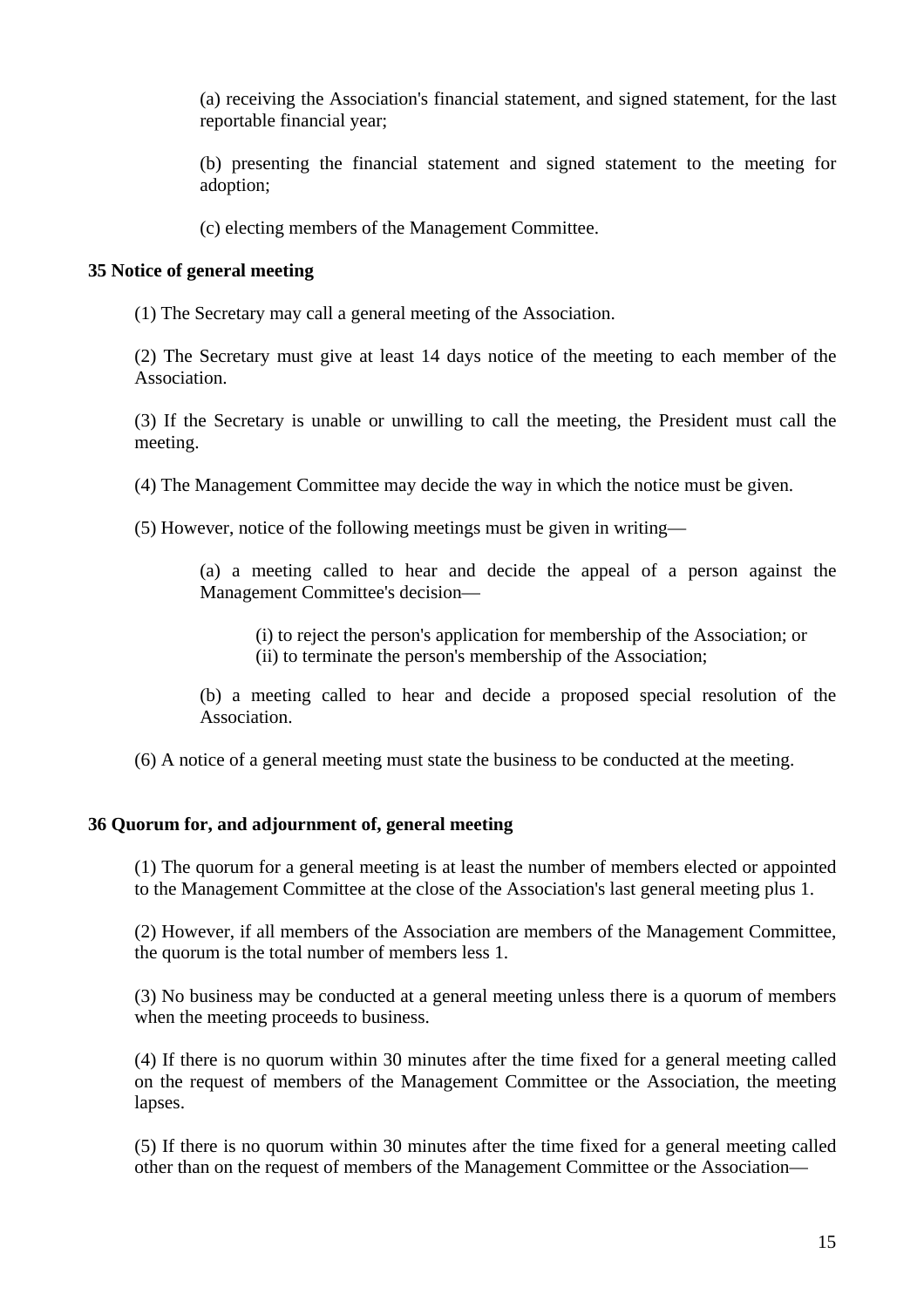(a) the meeting is to be adjourned for at least 7 days; and

(b) the Management Committee is to decide the day, time and place of the adjourned meeting.

(6) The chairperson may, with the consent of any meeting at which there is a quorum, and must if directed by the meeting, adjourn the meeting from time to time and from place to place.

(7) If a meeting is adjourned under subrule (6), only the business left unfinished at the meeting from which the adjournment took place may be conducted at the adjourned meeting.

(8) The Secretary is not required to give the members notice of an adjournment or of the business to be conducted at an adjourned meeting unless a meeting is adjourned for at least 30 days.

(9) If a meeting is adjourned for at least 30 days, notice of the adjourned meeting must be given in the same way notice is given for an original meeting.

## **37 Procedure at general meeting**

(1) Voting Members may take part and vote in a general meeting in person, by proxy, or by using any technology that reasonably allows the member to take part in discussions as they happen.

(2) Voting Members who participate in a meeting as mentioned in subrule (1) is taken to be present at the meeting.

(3) At each general meeting—

(a) the President is to preside as chairperson; and

(b) if there is no President or if the President is not present within 15 minutes after the time fixed for the meeting or is unwilling to act, the members present must elect 1 of their number to be chairperson of the meeting; and

(c) the chairperson must conduct the meeting in a proper and orderly way.

## **38 Voting at general meeting**

(1) At a general meeting, each question, matter or resolution, other than a special resolution, must be decided by a majority of votes of the Voting Members present.

(2) Each member present and eligible to vote is entitled to 1 vote only and, if the votes are equal, the chairperson has a casting vote as well as a primary vote.

(3) A member is not entitled to vote at a general meeting if the member's annual subscription is in arrears at the date of the meeting.

(4) The method of voting is to be decided by the Management Committee.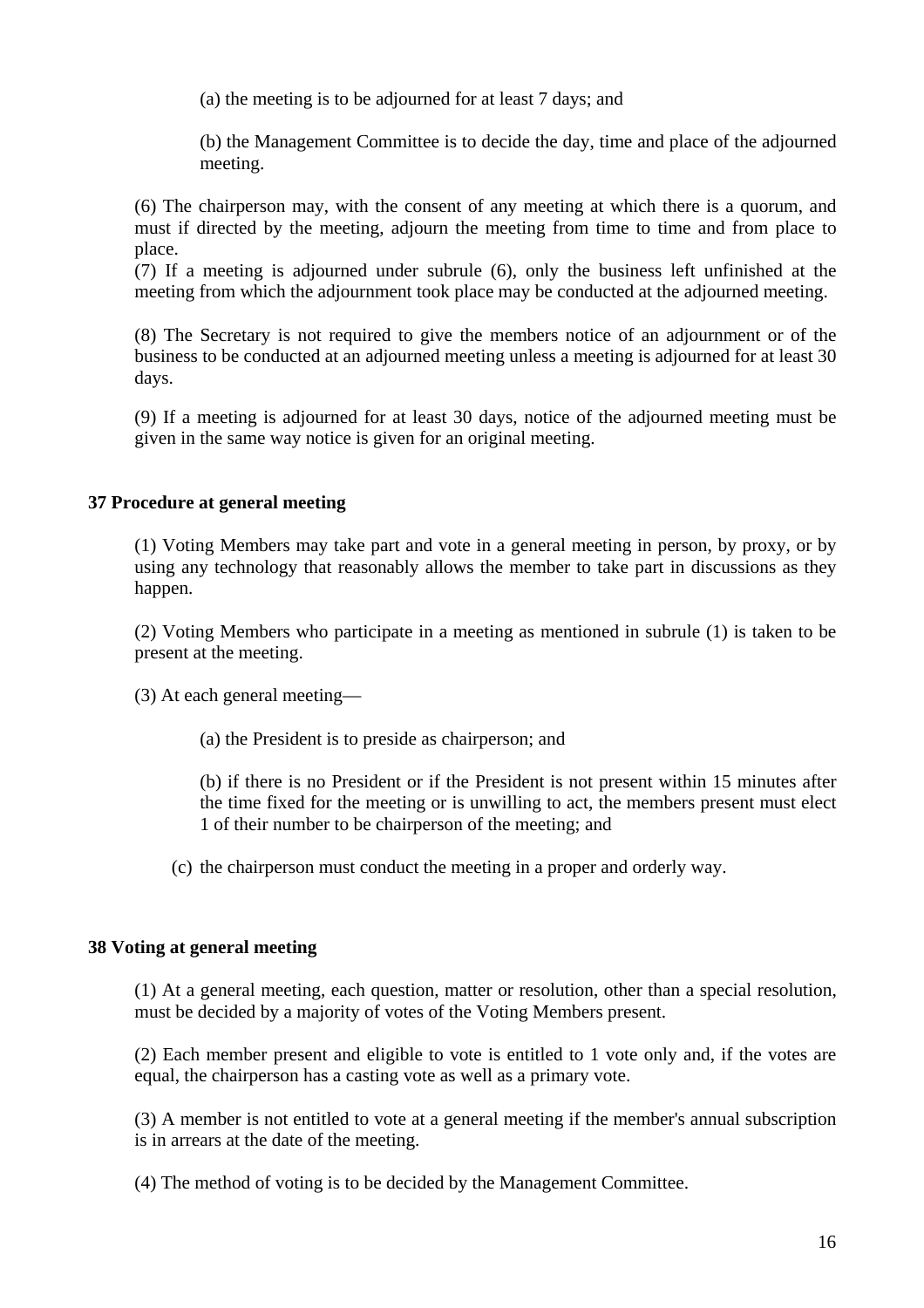(5) However, if at least 20% of the members present demand a secret ballot, voting must be by secret ballot.

(6) If a secret ballot is held, the chairperson must appoint 2 members to conduct the secret ballot in the way the chairperson decides.

(7) The result of a secret ballot as declared by the chairperson is taken to be a resolution of the meeting at which the ballot was held.

#### **39 Special general meeting**

(1) The Secretary must call a special general meeting by giving each member of the Association notice of the meeting within 14 days after—

(a) being directed to call the meeting by the Management Committee; or

(b) being given a written request signed by—

(i) at least 33% of the number of members of the Management Committee when the request is signed; or

(ii) at least the number of ordinary members of the Association equal to double the number of members of the Association on the Management Committee when the request is signed plus 1; or

(c) being given a written notice of an intention to appeal against the decision of the Management Committee—

(i) to reject an application for membership; or

(ii) to terminate a person's membership.

- (2) A request mentioned in subrule  $(1)(b)$  must state—
	- (a) why the special general meeting is being called; and
	- (b) the business to be conducted at the meeting.
- (3) A special general meeting must be held within 3 months after the Secretary—

(a) is directed to call the meeting by the Management Committee; or

(b) is given the written request mentioned in subrule (1)(b); or

(c) is given the written notice of an intention to appeal mentioned in subrule  $(1)(c)$ .

(4) If the Secretary is unable or unwilling to call the special meeting, the President must call the meeting.

#### **40 Proxies**

(1) An instrument appointing a proxy must be in writing and be in the following or similar form—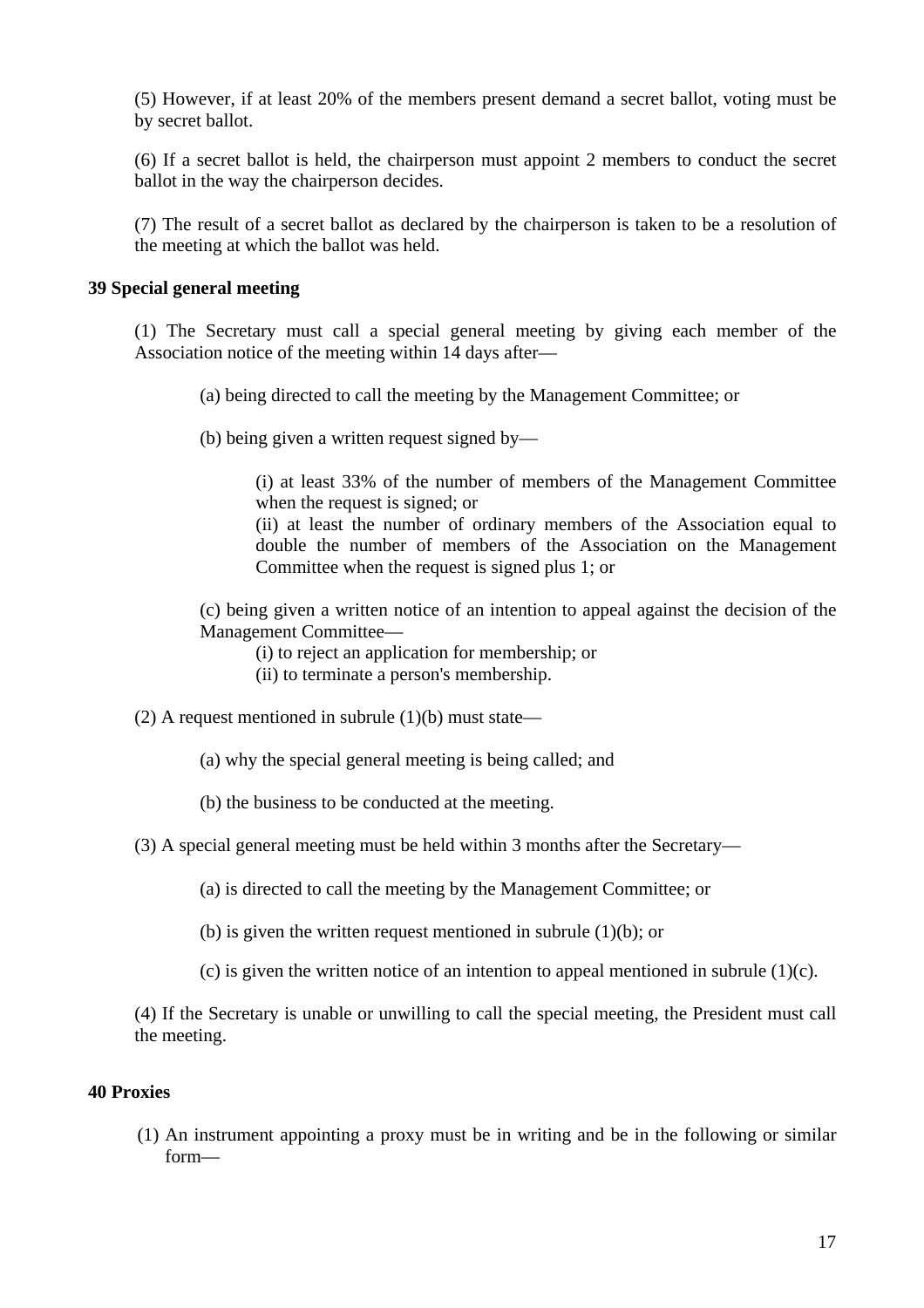#### **Alliance Of Celebrants Queensland Inc**.:

I, defined the of the state of  $\mathbf{b}$ , being a Voting Member of the Association, appoint of as my proxy to vote for me on my behalf at the (annual) general meeting of the Association, to be held on the day of 20 and at any adjournment of the meeting. Signed this day of 20 . Signature……………………………………………………………………………………

(2) The instrument appointing a proxy must be signed by the appointor or the appointor's attorney properly authorised in writing.

(3) A proxy must be a member of the Association.

(4) The instrument appointing a proxy is taken to confer authority to demand or join in demanding a secret ballot.

(5) Each instrument appointing a proxy must be given to the Secretary before the start of the meeting or adjourned meeting at which the person named in the instrument proposes to vote.

(6) Unless otherwise instructed by the appointor, the proxy may vote as the proxy considers appropriate.

(7) If a member wants a proxy to vote for or against a resolution, the instrument appointing the proxy must be in the following or similar form—

#### **Alliance Of Celebrants Queensland Inc**.:

| ОT                                          |        | being                                                                                                                                                         |
|---------------------------------------------|--------|---------------------------------------------------------------------------------------------------------------------------------------------------------------|
| a Voting Member of the Association, appoint |        |                                                                                                                                                               |
|                                             |        |                                                                                                                                                               |
|                                             |        |                                                                                                                                                               |
|                                             |        |                                                                                                                                                               |
|                                             |        |                                                                                                                                                               |
|                                             | day of | Ωt<br>as my proxy to vote for me on my behalf at the (annual) general meeting of the Association, to be held on the<br>and at any adjournment of the meeting. |

Signature

This form is to be used \*in favour of/\*against [*strike out whichever is not wanted*] the following resolutions— [*List relevant resolutions*]

#### **41 Minutes of general meetings**

(1) The Secretary must ensure full and accurate minutes of all questions, matters, resolutions and other proceedings of each general meeting are entered in a minute book.

(2) To ensure the accuracy of the minutes—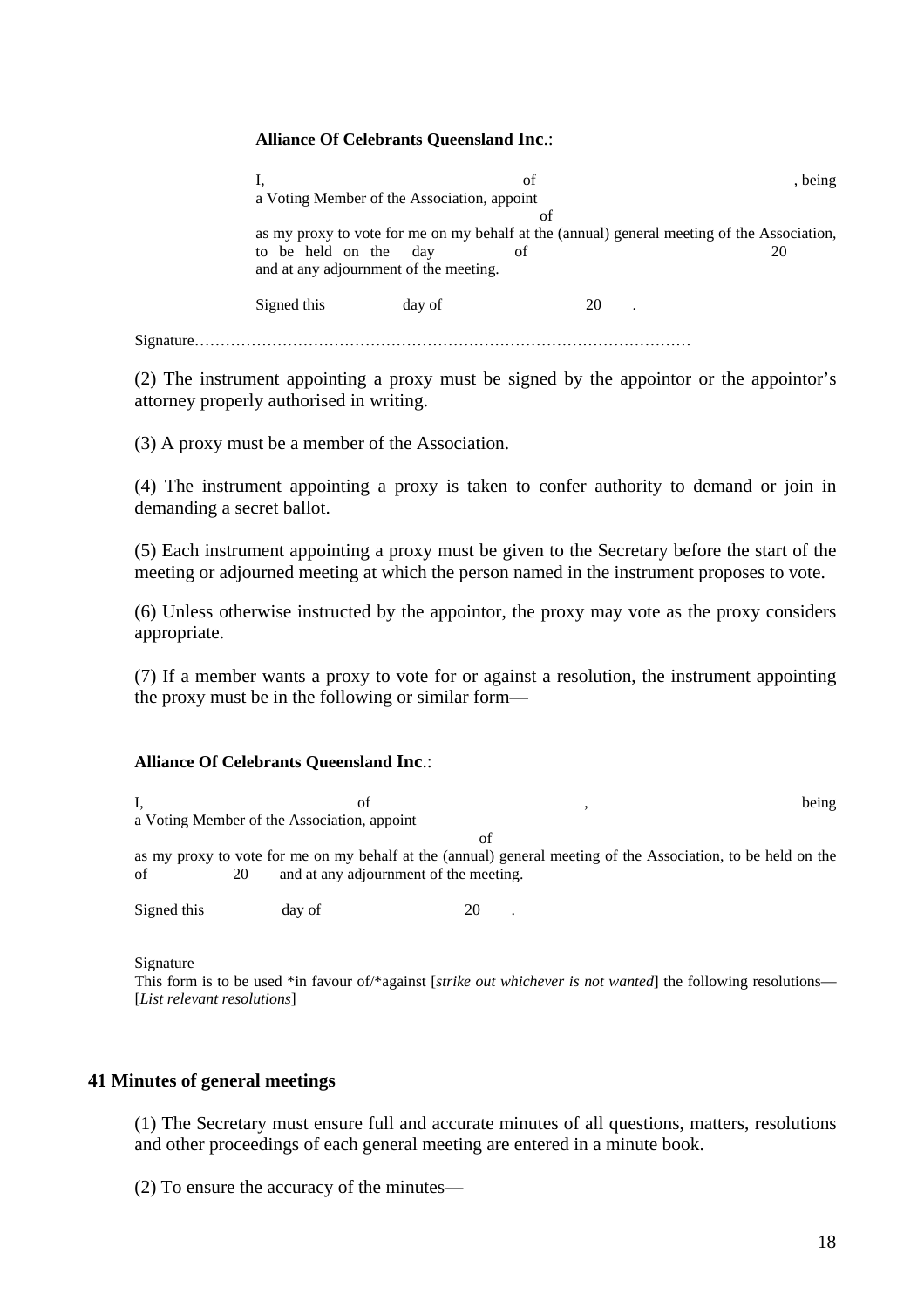(a) the minutes of each general meeting must be signed by the chairperson of the meeting, or the chairperson of the next general meeting, verifying their accuracy; and

(b) the minutes of each annual general meeting must be signed by the chairperson of the meeting, or the chairperson of the next meeting of the Association that is a general meeting or annual general meeting, verifying their accuracy.

(3) If asked by a member of the Association, the Secretary must, within 28 days after the request is made—

(a) make the minute book for a particular general meeting available for inspection by the member at a mutually agreed time and place; and

(b) give the member copies of the minutes of the meeting.

(4) The Association may require the member to pay the reasonable costs of providing copies of the minutes.

## **42 By-laws**

(1) The Management Committee may make, amend or repeal by-laws, not inconsistent with these rules, for the internal management of the Association.

(2) A by-law may be set aside by a vote of members at a general meeting of the Association.

## **43 Alteration of rules**

(1) Subject to the provisions of the Associations Incorporation Act 1981-1990, these Rules may be amended, rescinded or added to from time to time by a special resolution passed at any general meeting, provided that twenty one (21) days Notice Of Motion, together with a relevant rationale be provided to each financial member of the Association, and that a postal ballot is available to those members unable to attend the General Meeting. Such postal votes shall be valid subject to receipt thereof, seven (7) days prior to the General Meeting.

(2) However an amendment, repeal or addition is valid only if it is registered by the chief executive of the Department.

## **44 Common seal**

(1) The Management Committee must ensure the Association has a common seal.

(2) The common seal must be—

- (a) kept securely by the Management Committee; and
- (b) used only under the authority of the Management Committee.

(3) Each instrument to which the seal is attached must be signed by a member of the Management Committee and countersigned by—

(a) the Secretary; or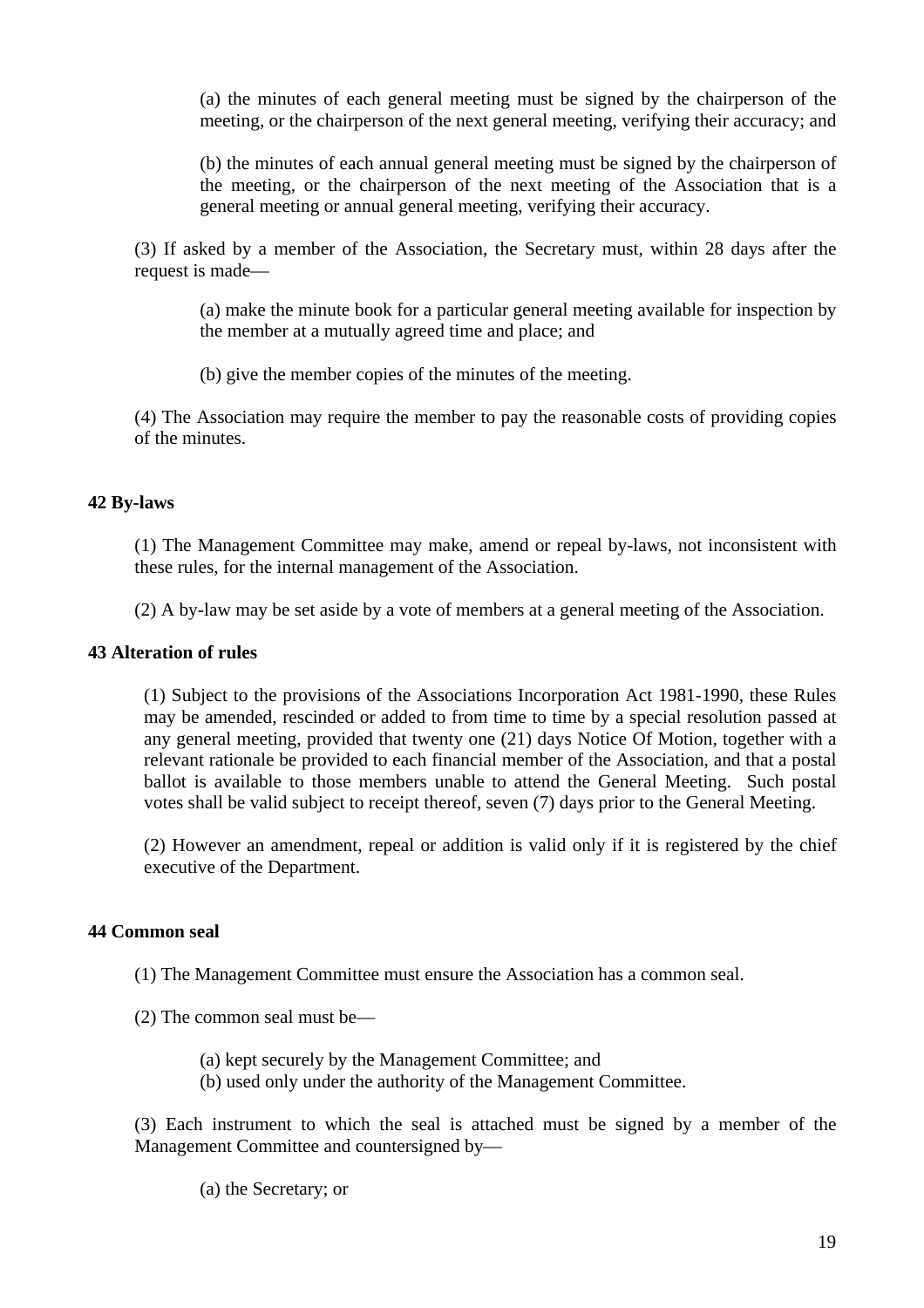(b) another member of the Management Committee; or

(c) someone authorised by the Management Committee.

#### **45 Funds and accounts**

(1) The funds of the Association must be kept in an account in the name of the Association in a financial institution decided by the Management Committee.

(2) Records and accounts must be kept in the English language showing full and accurate particulars of the financial affairs of the Association.

(3) All amounts must be deposited in the financial institution account as soon as practicable after receipt.

(4) A payment by the Association must be made by cheque or electronic funds transfer.

(5) If a payment is made by cheque, the cheque must be signed by any 2 of the Management Committee.

(6) However, 1 of the persons who signs the cheque must be the President, the Secretary or the Treasurer.

(7) Cheques, other than cheques for wages, allowances or petty cash recoupment, must be crossed not negotiable.

(8) A petty cash account must be kept on the imprest system, and the Management Committee must decide the amount of petty cash to be kept in the account.

(9) All expenditure must be approved or ratified at a Management Committee meeting.

#### **46 General financial matters**

(1) On behalf of the Management Committee, the Treasurer must, as soon as practicable after the end date of each financial year, ensure a financial statement for its last reportable financial year is prepared.

(2) The income and property of the Association must be used solely in promoting the Association's objects and exercising the Association's powers.

#### **47 Documents**

The Management Committee must ensure the safe custody of books, documents, instruments of title and securities of the Association.

#### **48 Financial Year**

The end date of the Association's financial year is 31st December each year.